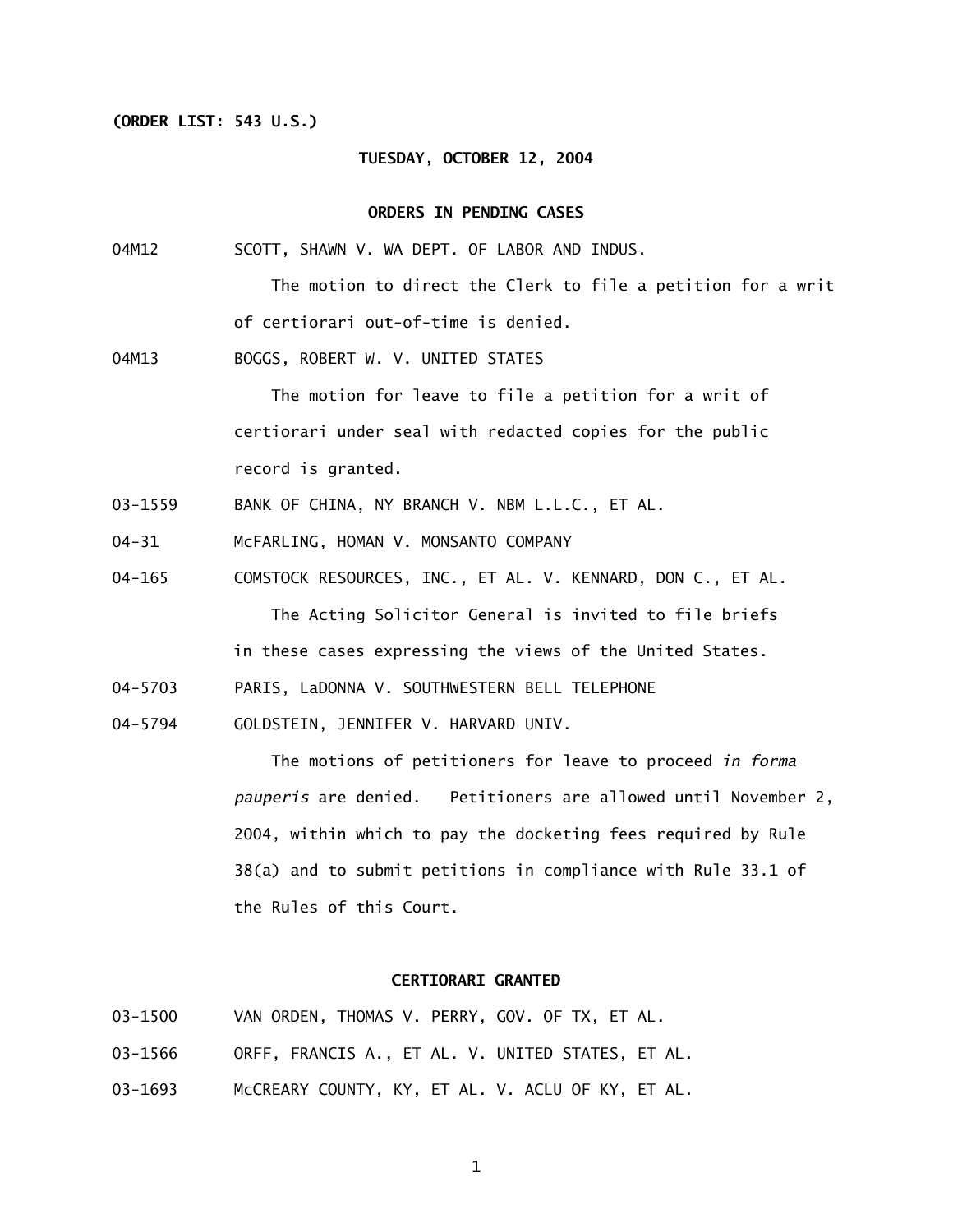- 03-1696 EXXON MOBIL CORP., ET AL. V. SAUDI BASIC INDUSTRIES CORP. The petitions for writs of certiorari are granted.
- 03-9877 CUTTER, JON B., ET AL. V. WILKINSON, DIR., OH DOC, ET AL. The motion of petitioner for leave to proceed *in forma pauperis* and the petition for a writ of certiorari are granted. 04-70 ) EXXON CORPORATION V. ALLAPATTAH SERVICES, INC., ET AL. )
- 04-79 ) ORTEGA, MARIA DEL ROSARIO, ET AL. V. STAR-KIST FOODS, INC.

 The petition for a writ of certiorari in No. 04-70 is granted limited to Question 1 presented by the petition. The petition for a writ of certiorari in No. 04-79 is granted. The cases are consolidated and a total of 90 minutes is allotted for oral argument.

04-163 LINGLE, GOV. OF HI, ET AL. V. CHEVRON U.S.A. INC. The petition for a writ of certiorari is granted.

#### **CERTIORARI DENIED**

03-1520 LEE, JEFFREY V. ALABAMA

)

- 03-1579 ) RECORDING IND. ASSOC. V. VERIZON INTERNET SERVICES, INC.
- 03-1722 ) VERIZON INTERNET SERVICES, INC. V. RECORDING IND. ASSOC.
- 03-1585 BOXER, FRANCINE M., ET AL. V. COX, CLAUDE, ET UX.
- 03-1610 WHITAKER, JULIAN M., ET AL. V. THOMPSON, SEC. OF H&HS, ET AL.
- 03-9549 COLVIN, JAMES G. V. UNITED STATES
- 03-9808 MALLETT, GREGORY C. V. BARNHART, COMM'R, SOCIAL SEC.
- 03-10625 STEELE, VICTOR V. FED. BUREAU OF PRISONS, ET AL.
- 03-10817 HAMBLIN, DAVID V. MITCHELL, WARDEN
- 03-10824 RIBLET, JOHN C. V. UNITED STATES
- 03-10945 DIAZ-VALENZUELA, JULIO V. UNITED STATES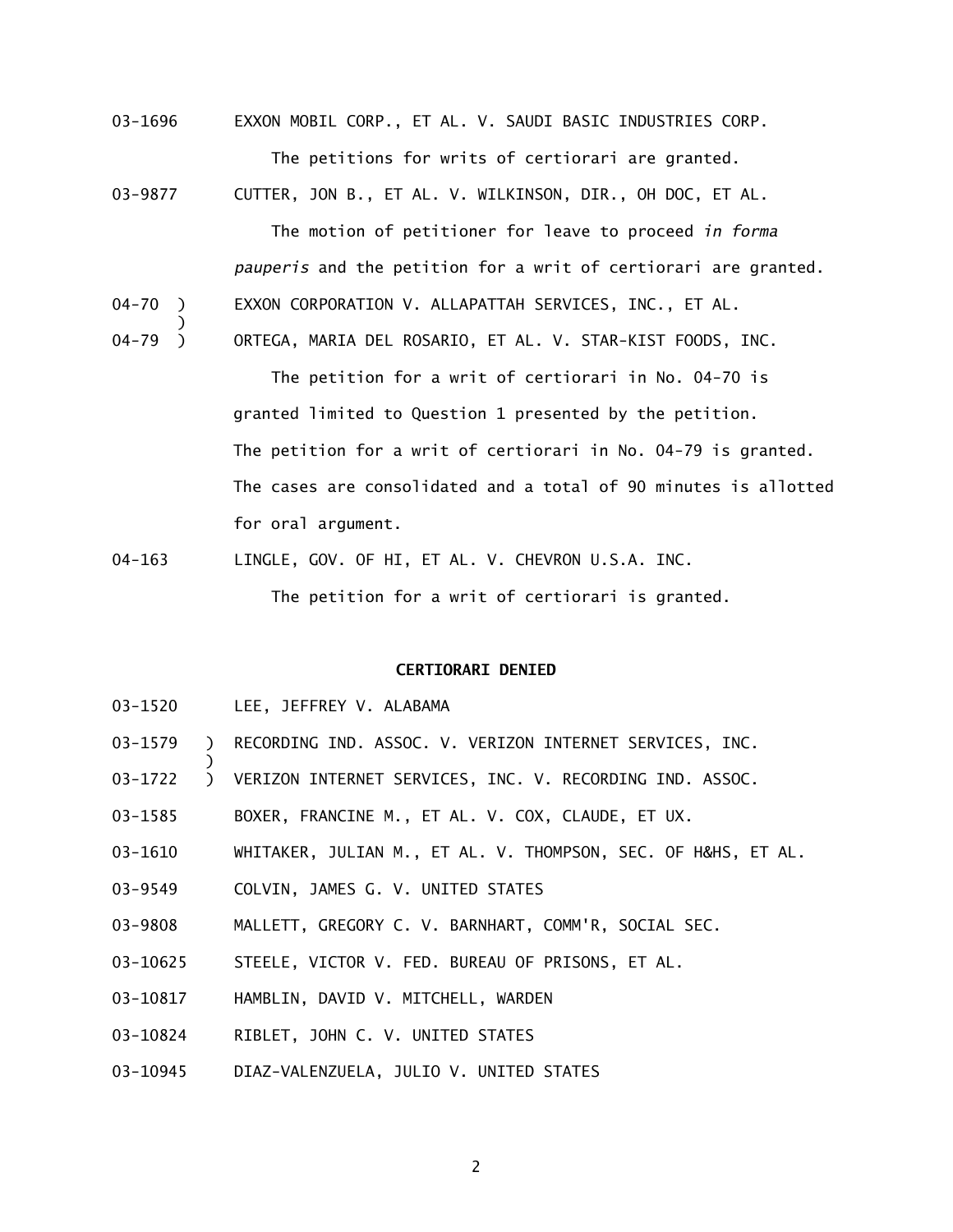- 04-12 ) NAT'L. ASS'N OF REG. UTILITY V. U. S. TELECOM ASSN., ET AL.
- 04-15 ) AT&T CORP., ET AL. V. U. S. TELECOM ASSN., ET AL.
- 04-18 ) CALIFORNIA, ET AL. V. U. S. TELECOM ASSN., RT AL.
- 04-24 JONES, ARTHUR V. DELGADO, OCTAVIO

)

)

)

- 04-32 MEDRAD, INC. V. LIEBEL-FLARSHEIM CO., ET AL.
- 04-33 FLYNT, LARRY, ET AL. V. RUMSFELD, SEC. OF DEFENSE
- 04-39 GOLLIE, MILDRED V. ELKAY MINING CO., ET AL.
- 04-97 ) BERENS, WILLIAM J., ET AL. V. C. W. M., ET AL.
- 04-152 ) A. M. P., ET AL. V. C. W. M., ET AL.
- 04-99 RENDEROS, VICTOR V. CALIFORNIA
- 04-144 NORFOLK & WESTERN RWY. CO. V. ANDERSON, SHIRLEY
- 04-148 PABST, TOM R. V. FLINT, MI, ET AL.
- 04-151 PUB. EMPLOYEES RETIREMENT, ETC. V. GILL, JAMES
- 04-155 TUCKER, ORRIE, ET UX. V. METROWEST MEDICAL CENTER, ET AL.
- 04-161 DJ MANUFACTURING CORPORATION V. TEX-SHIELD, INC., ET AL.
- 04-167 GIBSON, DAVID V. MERRILL, ORSON, ET UX.
- 04-170 HAHN, MARIE V. VILLAS OF ST. THERESE
- 04-172 U.S. BANK NAT. ASSN., ET AL. V. HSBC BANK USA, ET AL.
- 04-185 LAATSCH, GARY, ET AL. V. MIHAILOVICH, HELEN
- 04-188 WILLIAMS, HURSHEL V. RHOADES, LARRY, ET AL.
- 04-194 HALL, BRYAN P. V. PA BD. OF PROBATION AND PAROLE
- 04-195 FRIERSON, VERNON V. GOETZ, TOMMY
- 04-196 GAUS, HARRY V. CONAIR CORP.
- 04-200 MARSHALL, WARDEN V. CALIENDO, GREGORY D.
- 04-204 WALLACE, JOHN, ET AL. V. OH DEPT. OF COMMERCE
- 04-210 ENYEART, RANDALL W. V. MINNESOTA
- 04-220 RHOADS, LORI D. V. FDIC, ET AL.
- 04-224 BEVINGTON, JOHN P. V. OHIO UNIV., ET AL.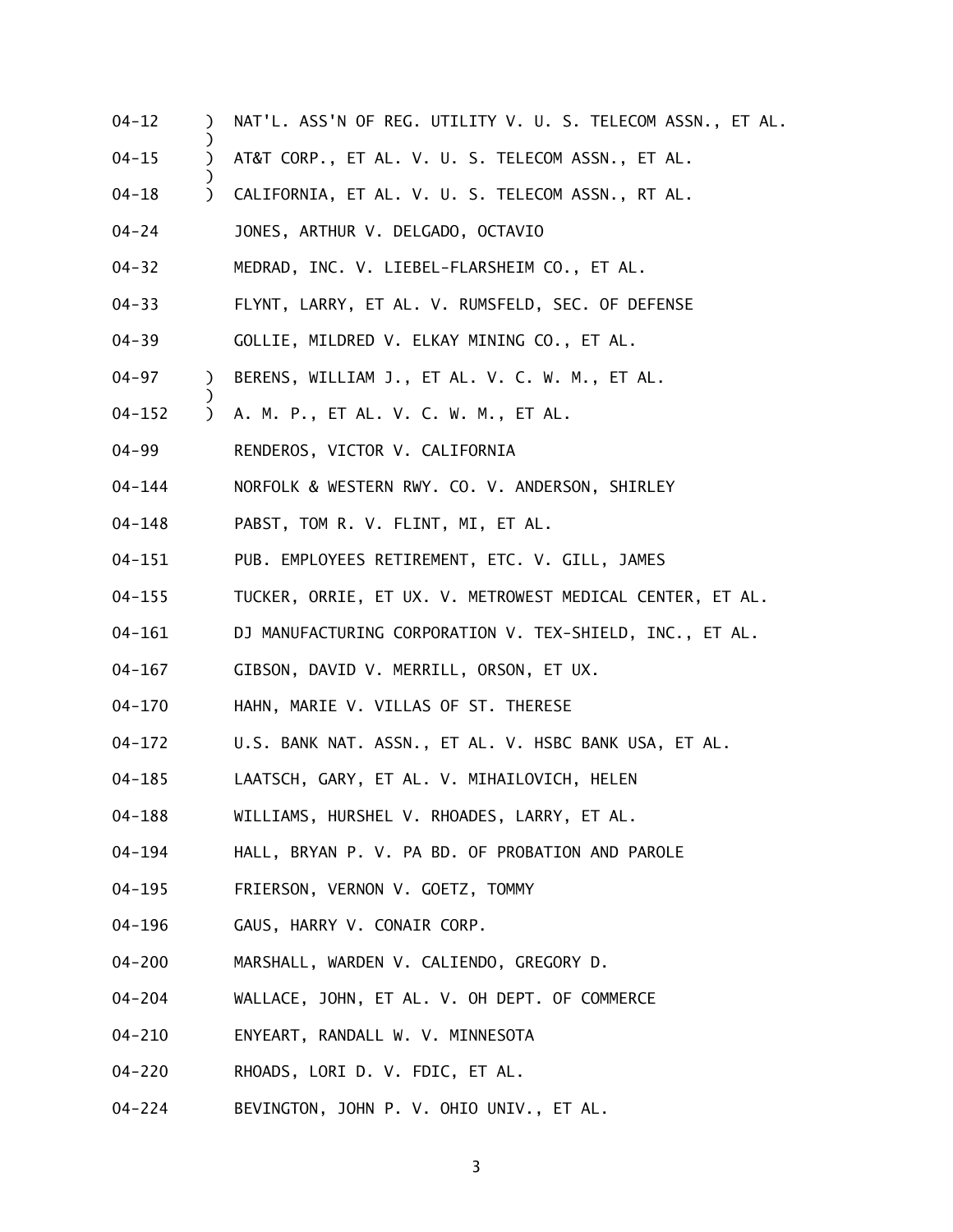- 04-225 PEREZ, VALENTINA V. NORWEGIAN-AMERICAN HOSP., ET AL.
- 04-240 ROSE, LAWSON A. V. POTTER, POSTMASTER GENERAL
- 04-243 COHEN, ADAM, ET AL. V. NEW YORK
- 04-248 McCREARY, ISAAC V. HOKE, SUPT., EASTERN, ET AL.
- 04-257 MOTTL, ROBERT V. MO LAWYER TRUST ACCOUNT FNDN.
- 04-270 LATEEF, MUAZZAM M. V. ASHCROFT, ATT'Y GEN.
- 04-272 PARK, YOUNG J. V. STATE BAR OF CA, ET AL.
- 04-276 PEASLEY, KENNETH J. V. STATE BAR OF AZ
- 04-290 MILLIGAN, JOHNNY L., ET UX. V. EQUITY RESIDENTIAL PROP.
- 04-299 KOLKER, LIONEL D. V. CIR
- 04-309 NASS, KEITH V. UNITED STATES
- 04-344 COTSWOLD TRADING CO., LTD. V. UNITED STATES
- 04-348 GERARD, MICHAEL K. V. UNITED STATES
- 04-365 BOYKIN, TIMOTHY V. MINETA, SEC. OF TRANSP.
- 04-5064 HALL, JACK D. V. MICHIGAN
- 04-5088 TAYLOR, MICHAEL V. MISSOURI
- 04-5132 HAAS, JEROME C. V. BARNHART, COMM'R, SOCIAL SEC.
- 04-5220 DELGADO-MORENO, ISABEL V. UNITED STATES
- 04-5543 THOMAS, CALVIN P. V. WASHINGTON
- 04-5555 WOODS, IDRIS D. V. HALL, WARDEN
- 04-5558 BASALO, JOSEPH S. O. V. DRETKE, DIR., TX DCJ
- 04-5560 THOMAS, MICHAEL V. CAIN, WARDEN
- 04-5562 DAY, SHACHIE A. V. MITCHELL, WARDEN
- 04-5568 DEAN, REGINALD V. SMITH COUNTY, TX, ET AL.
- 04-5570 AUGE, PAUL V. HENDRICKS, ADM'R, NJ, ET AL.
- 04-5575 JOYNER, KENNETH B. V. JOHNSON, DIR., VA DOC
- 04-5579 CALHOUN, FLEM V. FRISCO RAILROAD, ET AL.
- 04-5587 BARNES, RICKEY V. CAIN, WARDEN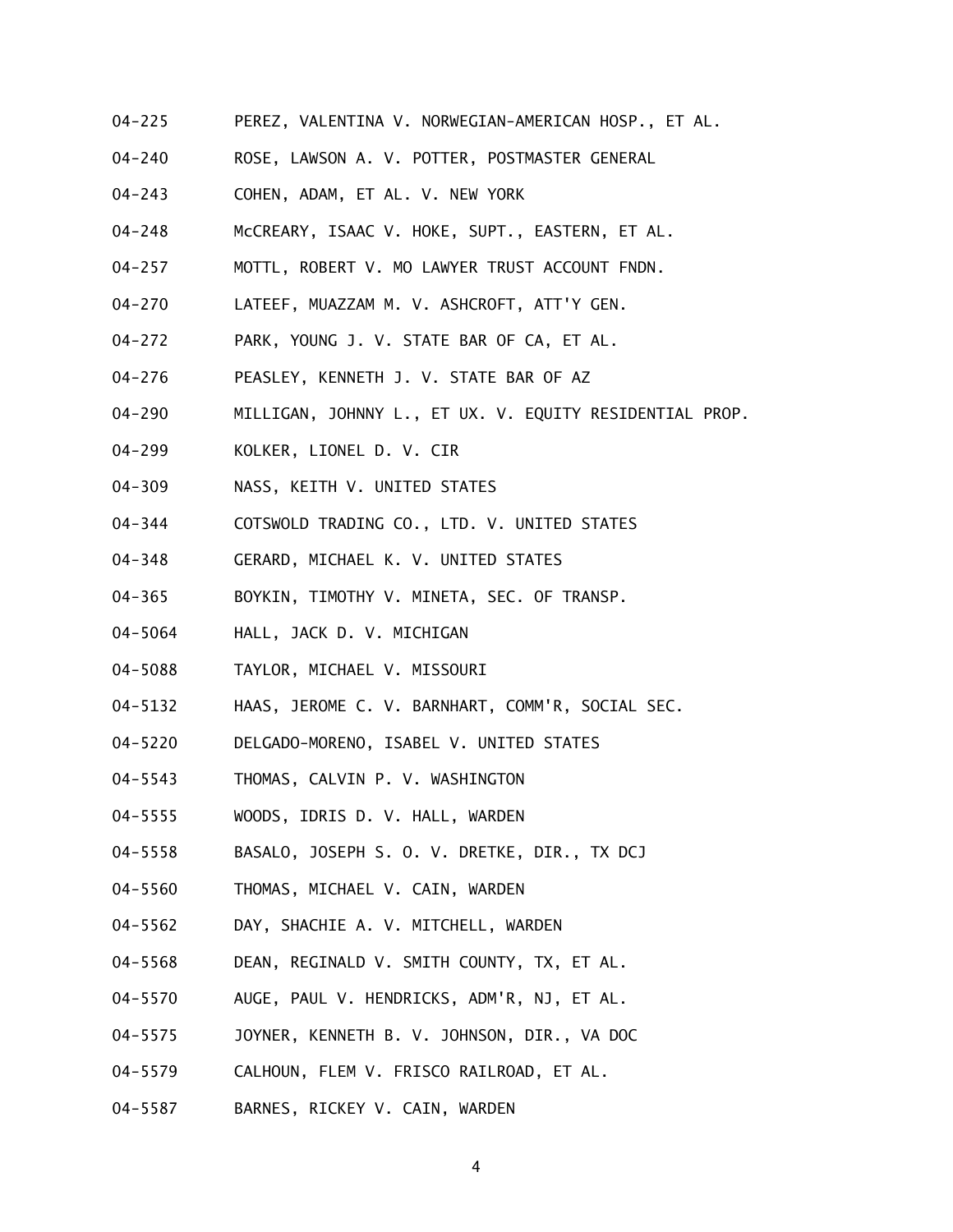- 04-5590 LASTER, VENTRICE V. SMALL, WARDEN
- 04-5596 RUDDICK, GERMAINE R. V. CROSBY, SEC., FL DOC, ET AL.
- 04-5608 BOWIE, CHARLES B. V. JOHNSON, DIR., VA DOC
- 04-5610 PARKER, RORY C. V. MORENO, J.
- 04-5612 JENKINS, JOSEPH I. V. FLORIDA
- 04-5618 UMOREN, JOHN W. V. HINES, WARDEN
- 04-5621 DAVIS, MINYARD C. V. POWELL, MICHAEL, ET AL.
- 04-5624 CRENSHAW, ALLEN K. V. PLILER, WARDEN
- 04-5635 JOHNSON, JODY L. V. FLORIDA
- 04-5636 BAKER, TOMMY C. V. DRETKE, DIR., TX DCJ
- 04-5637 BROWN, THURMAN J. V. WOLSTEIN, RICHARD, ET AL.
- 04-5642 RIVERS, MARC X. V. BITZEL, SHARON R., ET AL.
- 04-5645 DALY, TRENT V. UNITED STATES
- 04-5652 CARDONA, MELECIO M. V. WOODFORD, DIR., CA DOC
- 04-5653 COLLINS, SHAUNTE V. CROSBY, SEC., FL DOC
- 04-5655 DELGADO, ESEQUIEL M. V. WORKMAN, WARDEN, ET AL.
- 04-5657 COOK, ERNEST V. FLORIDA
- 04-5660 HUTCHINSON, MATTHEW A. V. FARWELL, WARDEN, ET AL.
- 04-5661 HADLEY, WILLIE B. V. WALKER, DIR., IL DOC, ET AL.
- 04-5664 GRANDOIT, GERARD D. V. TECHNICAL AID CORP.
- 04-5666 GREEN, JAMES T. V. DRETKE, DIR., TX DCJ
- 04-5673 ROSS, CHARLES V. GARCIA, WARDEN
- 04-5674 STAUFFER, RUSSELL J. V. WOLFE, SUPT., ALBION
- 04-5675 TORRES, JESSE L. V. DRETKE, DIR., TX DCJ
- 04-5676 BRANUM, ALFRED L. V. DRETKE, DIR., TX DCJ
- 04-5677 APPLIN, TOMMY E. V. DRETKE, DIR., TX DCJ
- 04-5684 ROLLINS, LARRY V. UNITED STATES
- 04-5687 GRANT, JOHN M. V. TRUE, WARDEN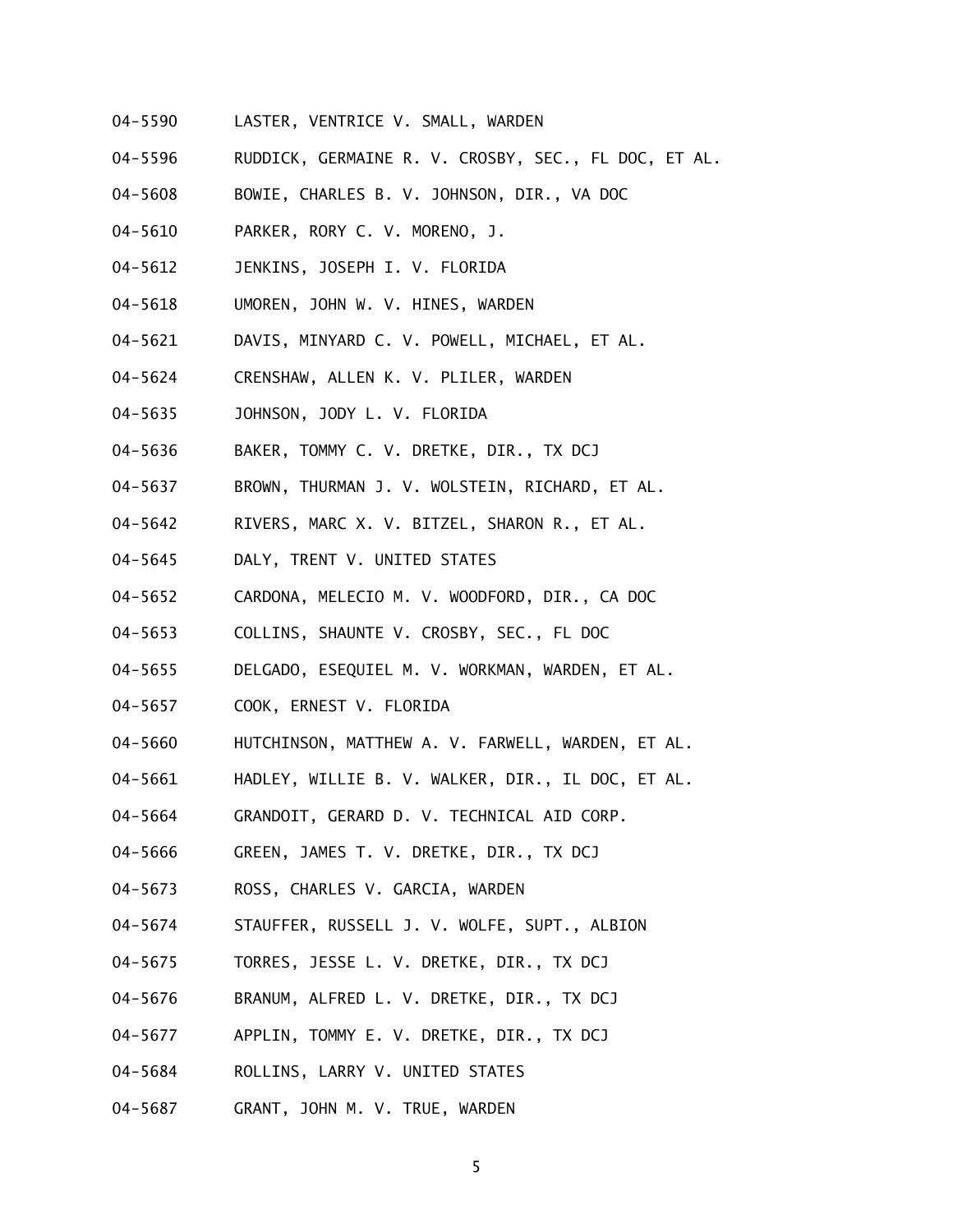- 04-5700 MOORE, BOBBY J. V. TEXAS
- 04-5710 HILSKA, JOUKO M. V. ASHCROFT, ATT'Y GEN.
- 04-5712 MARTINEZ, ARCHIE A. V. KNOWLES, WARDEN
- 04-5713 LONG, ELBERT P. V. KENTUCKY, ET AL.
- 04-5714 PERRY, CARL A. V. ALABAMA
- 04-5715 PRUITT, JERRY N. V. OZMINT, DIR., SC DOC, ET AL.
- 04-5717 JOHNSTON, TIMOTHY V. ROPER, SUPT., POTOSI
- 04-5719 FLEMING, RONALD L. V. GOOD, ACTING SUPT., PITTSBURGH
- 04-5728 BURDAN, CLARENCE V. CALIFORNIA
- 04-5729 BEDARD, DONALD J. V. IOWA
- 04-5735 BARRON, OSWALDO R. V. UNITED STATES
- 04-5736 HARSHMAN, RONALD W. V. PENNSYLVANIA
- 04-5741 CONATZER, CRYSTAL C. V. MEDICAL PROFESSIONAL BLDG. SERV.
- 04-5742 CALHOUN-EL, JAMES V. KAVANAGH, JACK, ET AL.
- 04-5743 ROTH, STEPHEN C. V. COLORADO
- 04-5744 RUCKER, HAROLD J. V. SANTA CLARA COUNTY, CA, ET AL.
- 04-5747 JOHNSON, STACEY E. V. ARKANSAS
- 04-5748 JACOBS, JEFFREY A. V. NORTH CAROLINA
- 04-5749 LEWIS, EDWARD L. V. EARLY, WARDEN
- 04-5750 HOWELL, RICKY D. V. DRETKE, DIR., TX DCJ
- 04-5753 COCHRAN, JAMES A. V. JOHNSON, DIR., VA DOC
- 04-5755 COLEMAN, RONALD V. NASSAU COUNTY, NY
- 04-5756 DUNCAN, TOLAN C. V. JONES, WARDEN
- 04-5757 PEACOCK, TRYPHON V. SMITH, JAMES A., ET AL.
- 04-5758 BRADLEY, ANDY C. V. NEW YORK
- 04-5760 PREE, JOHN D. V. KAPTURE, WARDEN
- 04-5764 FLEEKS, RAWLAND B. V. POPPELL, WARDEN
- 04-5768 CARPINO, JOSEPH M. V. NOVA CARE PROSTHETICS, INC.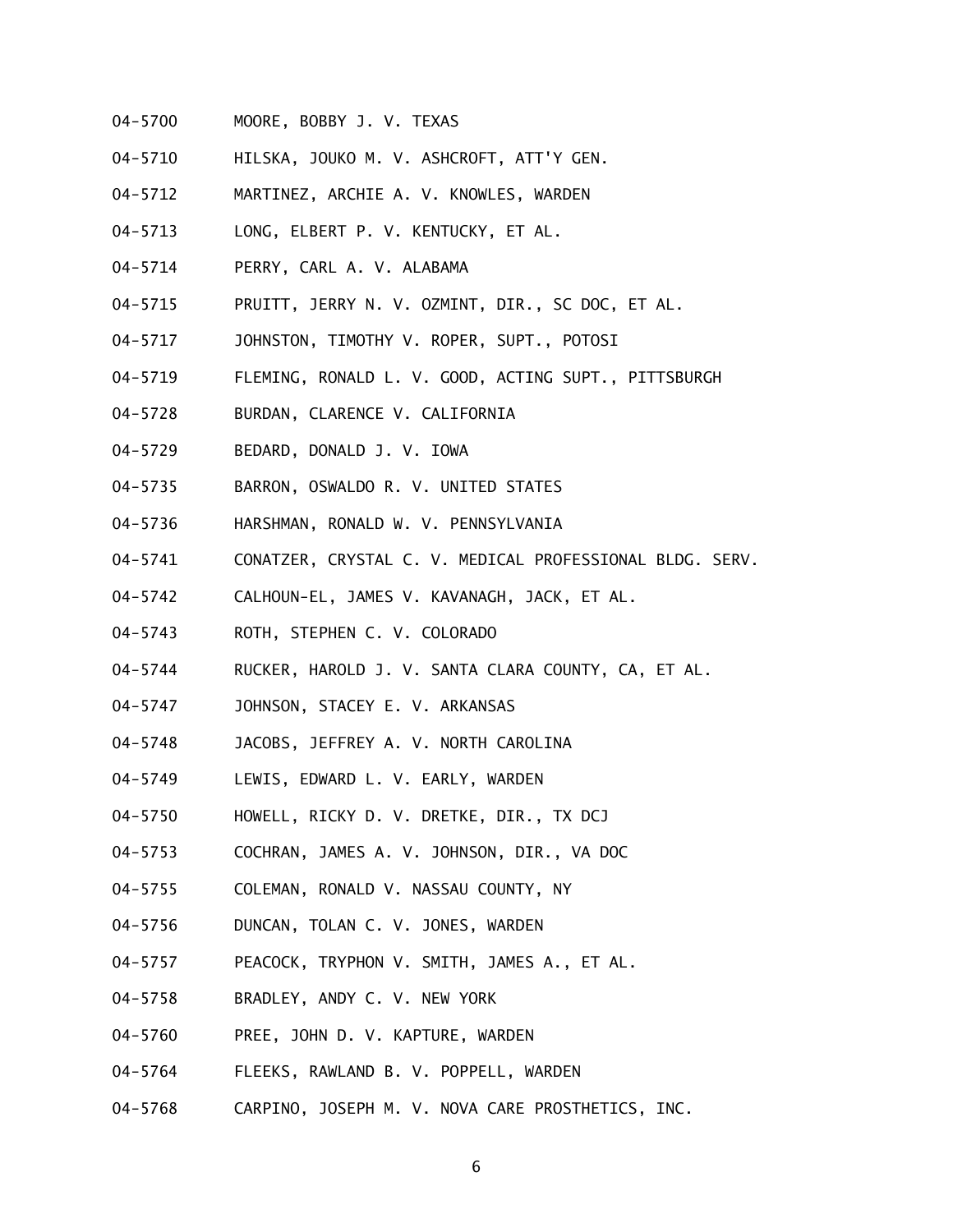- 04-5772 PHILLIPS, DARRELL W. V. DRETKE, DIR., TX DCJ
- 04-5774 COATES, EMANUEL S. V. ELO, WARDEN
- 04-5775 CHRISTIAN, DARYL J. V. UNITED STATES
- 04-5776 WELCH, DANIEL W. V. BEAUCLAIR, TOM, ET AL.
- 04-5777 TIMMONS, LORENZO V. DRETKE, DIR., TX DCJ
- 04-5778 SCOTT, WILLIE C. V. CROSBY, SEC., FL DOC, ET AL.
- 04-5779 HUDSON, HILTON N. V. GEORGIA
- 04-5781 FRAZIER, JOHN W. V. BRIGANO, WARDEN
- 04-5784 HOAG, RANDOLPH V. WOODFORD, DIR., CA DOC, ET AL.
- 04-5785 GUTIERREZ, SOTERO T. V. DRETKE, DIR., TX DCJ
- 04-5788 HYMES, LARRY V. McILWAIN, WILLARD L., ET AL.
- 04-5791 HOBBS, LOU V. UNITED STATES
- 04-5793 GUOAN, EDWARD P. V. LaVIGNE, WARDEN
- 04-5799 STARK, TODD A. V. SUPREME COURT OF KY
- 04-5801 PUSKAC, MICHAEL A. V. CROSBY, SEC., FL DOC
- 04-5804 IBRAHIM, JOHN V. IBRAHIM, MARIN
- 04-5805 BROOKS, BRENDA T. V. SOCIAL SEC. ADMIN.
- 04-5806 TAALIB-DIN, ABDUL M. V. DETROIT, MI, ET AL.
- 04-5807 HAMPTON, DUSHON V. MARION, DIANE, ET AL.
- 04-5809 ETORIA, ORVILLE V. SMITH, SUPT., SHAWANGUNK
- 04-5810 DeBOSE, WILLIE G. V. LAIN, SIR C.
- 04-5818 GRAZIANO, PETER V. CUNNINGHAM, SUPT., WOODBOURNE
- 04-5823 GOTT, BOBBY J. V. LEE, WARDEN
- 04-5847 JONES, DONALD V. SHANNON VILLAS CONDO. ASSN.
- 04-5848 LYLE, MARK A. V. SHANNON, SUPT., FRACKVILLE
- 04-5853 KING, WILLIAM V. HUNTER, WARDEN
- 04-5855 GRATTON, STEPHEN R. V. CEPAK, WARDEN, ET AL.
- 04-5870 SHEEHAN, TERRENCE P. V. TEXAS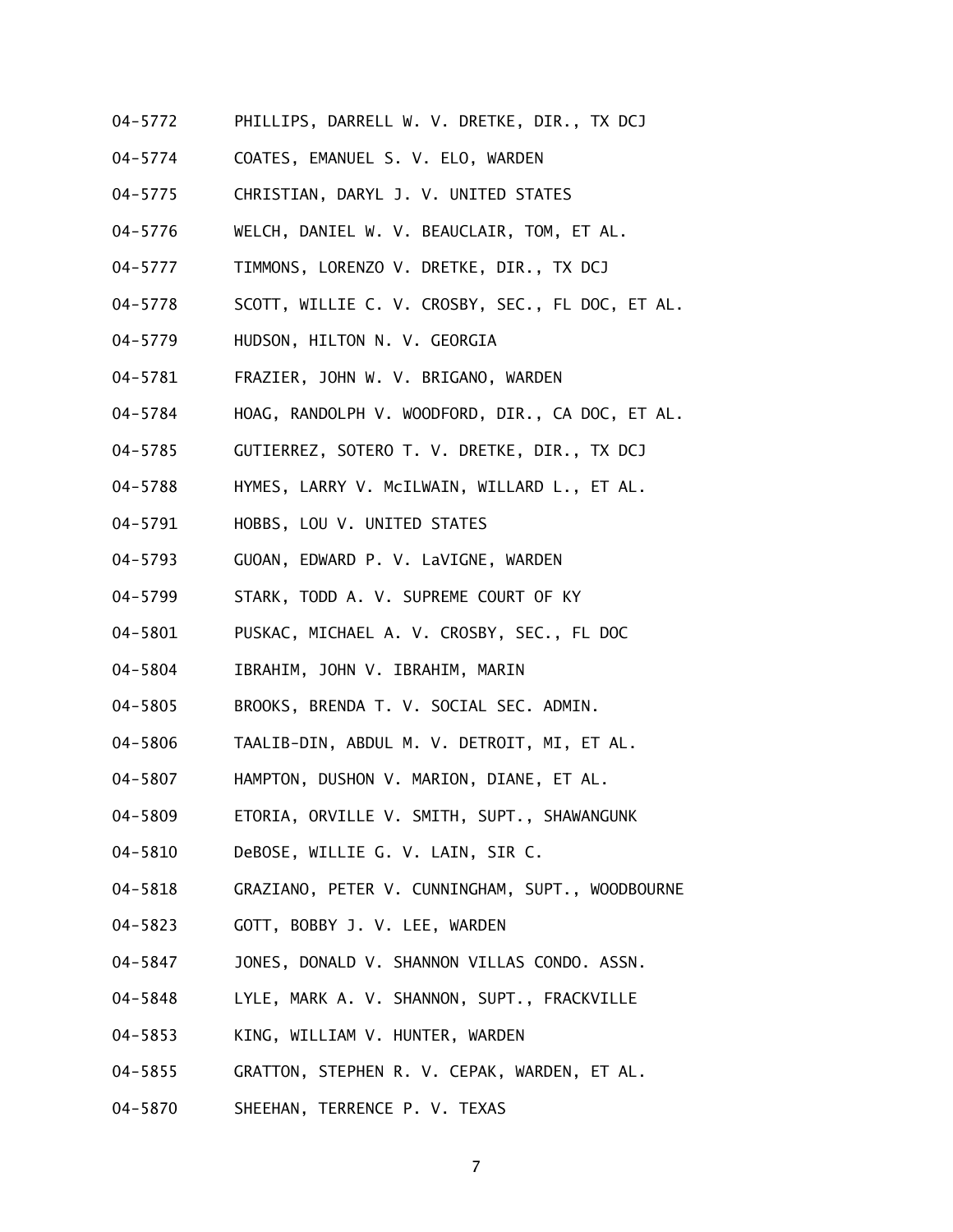- 04-5871 WILSON, FRED D. V. BRILEY, WARDEN
- 04-5886 CVIJETINOVIC, ALEXSANDAR V. OHIO
- 04-5892 ROACHE, KERRICK V. NEW YORK
- 04-5894 VAUGHAN, LOIS V. SOUTHERN AIR, ET AL.
- 04-5895 PEOPLES, STEVEN L. V. SMITH, SUPT., EASTERN
- 04-5929 PERKINS, MARCUS V. LOCKYER, ATT'Y GEN. OF CA, ET AL.
- 04-5953 BLACKWELL, ROBERT E. V. ARKANSAS
- 04-5955 ROTH, TODD A. V. HOFFER, LYNETTE
- 04-5956 RODRIGUEZ, HUMBERTO J. V. KANSAS
- 04-5963 ASH, HIRAM V. ASH, TRUDE L., ETC.
- 04-5965 DENNIS, ROSALIE M. V. OHIO
- 04-5969 McGOWAN, CLEVERLAND V. GREER, WARDEN
- 04-5970 LOVELACE, FARON E. V. IDAHO
- 04-5986 STALLONE, JEROME V. GIRDICH, SUPT., UPSTATE
- 04-6016 DAVIS, ANTHONY L. V. McKUNE, WARDEN, ET AL.
- 04-6017 MORENO, FRANCISCO V. UNITED STATES
- 04-6022 GODWIN, REGINALD V. V. PEGUESE, WARDEN
- 04-6026 WRIGHT, DEAN V. WEST, SUPT., ELMIRA
- 04-6032 JACKSON, JANET V. ILLINOIS
- 04-6036 BARRETT, PETER V. FLORIDA
- 04-6044 RISDAL, EDDIE C. V. VILSACK, GOV. OF IA, ET AL.
- 04-6059 SPURLOCK, GILBERT L. V. ARMY CORPS OF ENGINEERS
- 04-6060 EVANS, BRAD V. CROSBY, SEC., FL DOC
- 04-6071 LA COCK, PHILLIP V. UNITED STATES
- 04-6072 McKINNEY, ANTHONY L. V. UNITED STATES
- 04-6077 FREE, PAUL V. UNITED STATES
- 04-6079 UNDERWOOD, BART E. V. UNITED STATES
- 04-6097 WARD, MALIK V. BARRON, WARDEN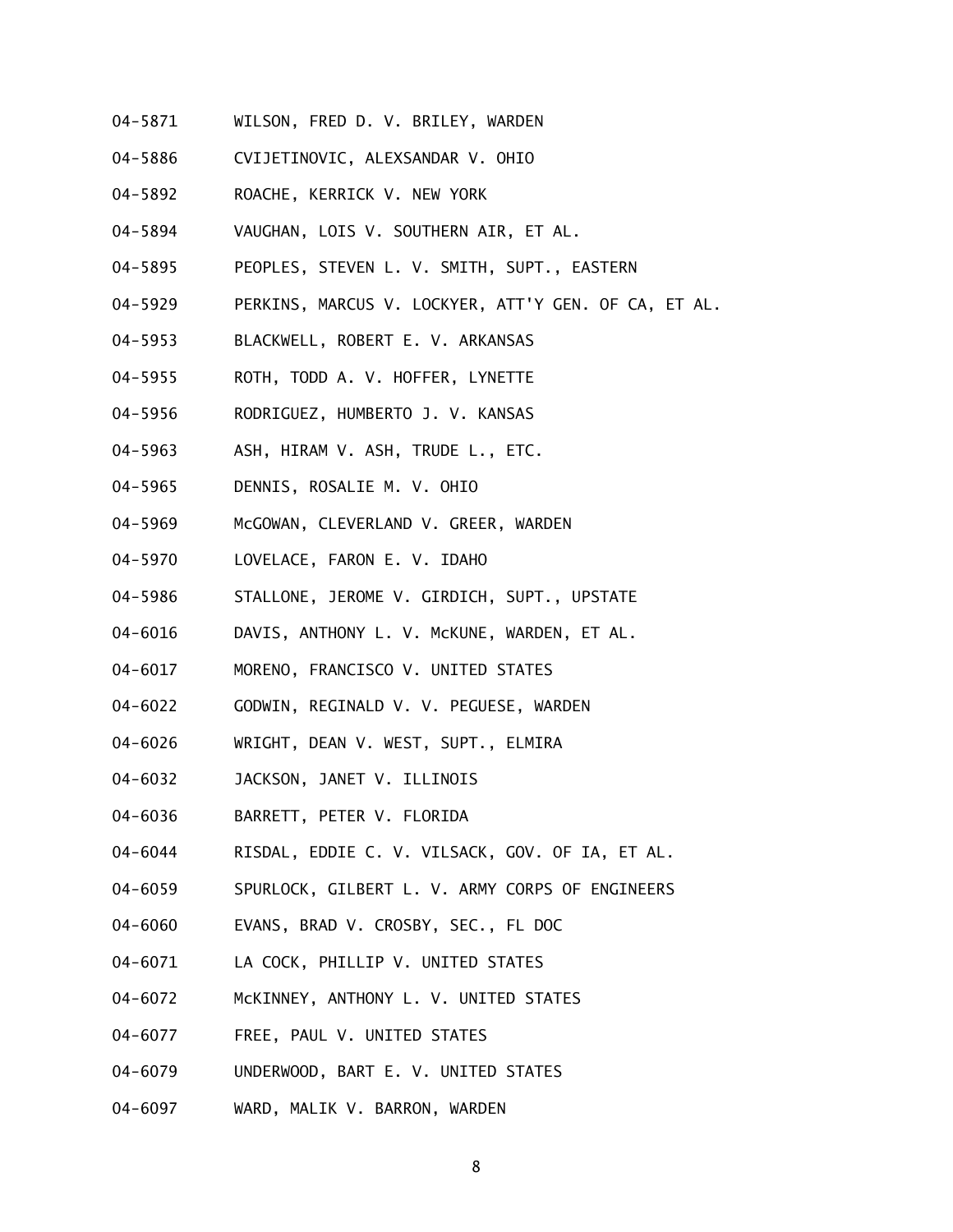- 04-6100 CANTILLO, LAZARO V. UNITED STATES
- 04-6101 BLACK, ANDERSON V. UNITED STATES
- 04-6103 DICKERSON, JAMES T. V. UNITED STATES
- 04-6105 CROSS, JOEY D. V. KANSAS
- 04-6107 McLEAN, GILBERT G. V. UNITED STATES
- 04-6109 MYERS, TIMOTHY E. V. WILSON, SUPT., MS
- 04-6111 PEREZ-OLIVO, JIMMY V. UNITED STATES
- 04-6112 RANDOLPH, WILLIAM H. V. UNITED STATES
- 04-6115 LERMA-ANGULO, CESAR L. V. UNITED STATES
- 04-6123 BRISBANE, GEORGE V. UNITED STATES
- 04-6124 CHAVEZ-REYES, ERNESTO V. UNITED STATES
- 04-6126 KOKOSKI, MICHAEL A. V. UNITED STATES
- 04-6128 GARCIA-SANCHEZ, SANTOS V. UNITED STATES
- 04-6142 HAMMONDS, RICHARD J. V. UNITED STATES
- 04-6144 HARWOOD, WILLIAM H. V. FLEMING, WARDEN
- 04-6147 McDOWELL, DERRYLE S. V. WISCONSIN
- 04-6156 ELDRIDGE, STACY V. UNITED STATES
- 04-6159 DANIEL, RICKY R. V. UNITED STATES
- 04-6165 ROBINSON, RODNEY W. V. UNITED STATES
- 04-6167 MEANS, JAMES E. V. UNITED STATES
- 04-6171 WHITE, JUDSON V. HAINES, WARDEN
- 04-6173 WILLIAMS, SAMUEL J. V. UNITED STATES
- 04-6179 WAGNER, THEODORE T. V. UNITED STATES
- 04-6180 EBRON, JOSEPH R. V. UNITED STATES
- 04-6192 RICHARDS, DANIEL D. V. UNITED STATES
- 04-6202 AVILLA, PEDRO V. UNITED STATES
- 04-6217 ADKINS, LANDO V. UNITED STATES
- 04-6223 NAGHANI, JAVID V. UNITED STATES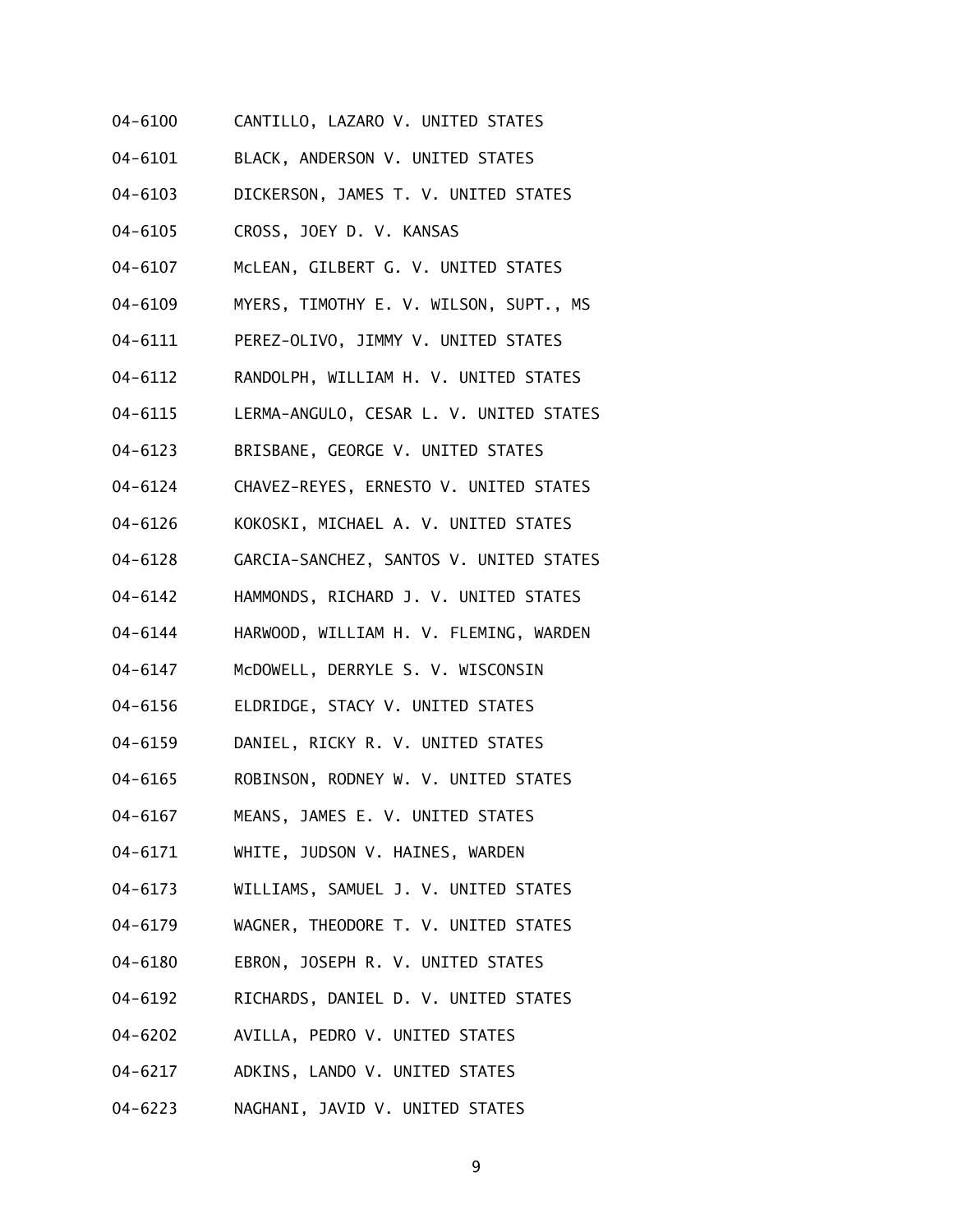- 04-6230 TOWERS, FABIAN V. UNITED STATES, ET AL.
- 04-6235 RETTA-HERNANDEZ, ALEJANDRO V. UNITED STATES
- 04-6238 MOLINA, JOSE F. V. UNITED STATES
- 04-6247 BURNS, COLLIN L. V. UNITED STATES
- 04-6278 WILLIAMS, CRAIG V. UNITED STATES

The petitions for writs of certiorari are denied. 03-779 ANDRX PHARMACEUTICALS, INC. V. KROGER CO., ET AL.

> The motion of New York Intellectual Property Law Association for leave to file a brief as *amicus curiae* is granted. The motion of Pharmaceutical Research and Manufacturers of America for leave to file a brief as *amicus curiae* is granted. The motion of Washington Legal Foundation for leave to file a brief as *amicus curiae* is granted. The motion of American Intellectual Property Law Association for leave to file a brief as *amicus curiae* is granted. The motion of Center for the Advancement of Capitalism for leave to file a brief as *amicus curiae* is granted. The petition for a writ of certiorari is denied.

- 03-1175 ) VALLEY DRUG CO., ET AL. V. GENEVA PHARMACEUTICALS, ET AL.
- 03-1178 ) WALGREEN CO., ET AL. V. ABBOTT LABORATORIES, ET AL.

)

 The petitions for writs of certiorari are denied. Justice O'Connor took no part in the consideration or decision of these petitions.

03-1457 METROPOLITAN STEVEDORE CO. V. CRESCENT WHARF & WAREHOUSE CO.

 The motion of National Association of Waterfront Employers, et al. for leave to file a brief as *amici curiae* is granted. The petition for a writ of certiorari is denied.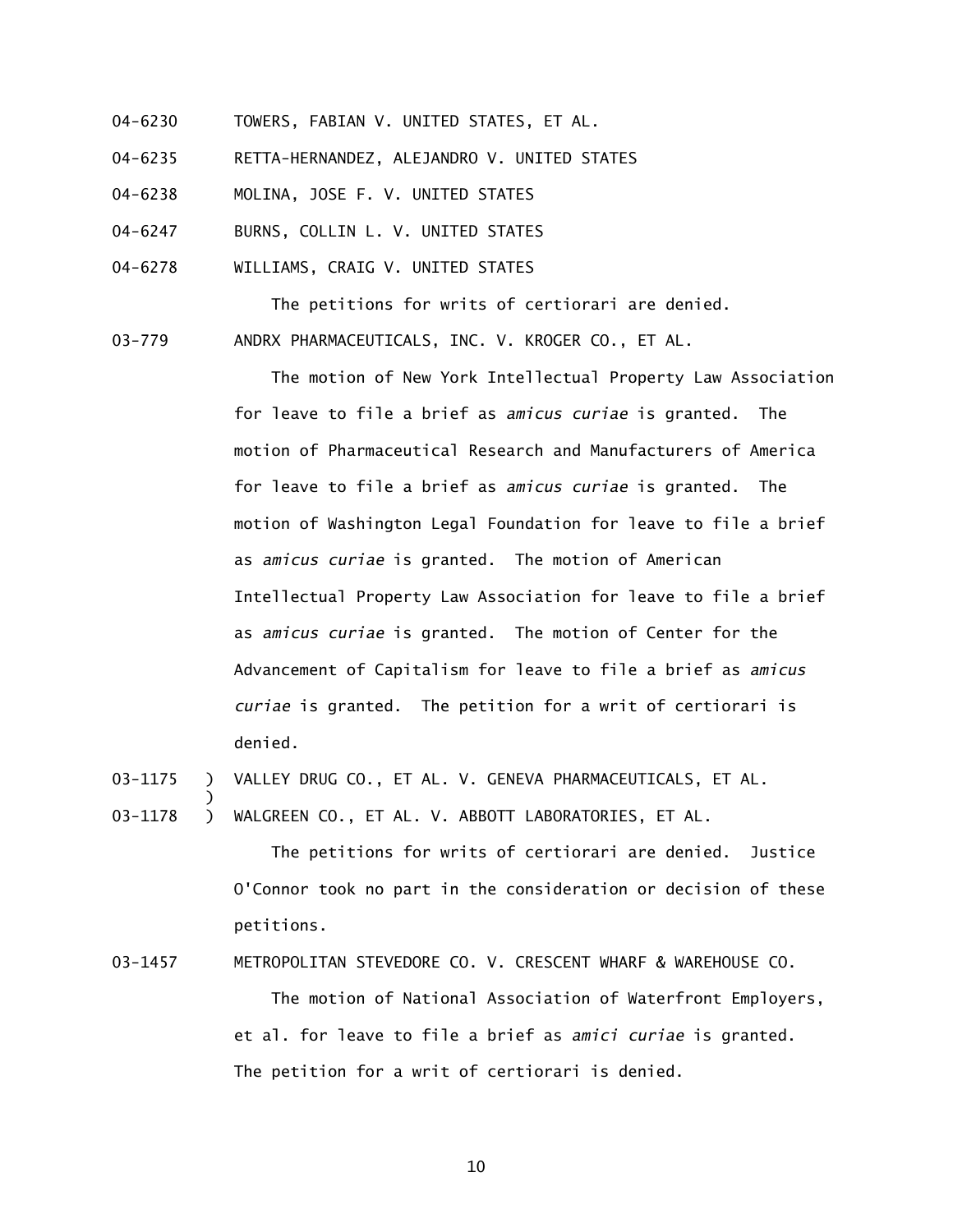04-6 DENNY'S, INC., ET AL. V. CAKE, ACTING DIR., ET AL.

 The motion of National Council of Chain Restaurants for leave to file a brief as *amicus curiae* is granted. The motion of National Restaurant Association for leave to file a brief as *amicus curiae* is granted. The motion of Chamber of Commerce of the United States for leave to file a brief as *amicus curiae* is granted. The petition for a writ of certiorari is denied. 04-47 UNION PAC. R. CO. V. BARBER, CHRIS, ET AL.

> The motion of American Tort Reform Association, et al. for leave to file a brief as *amici curiae* is granted. The petition for a writ of certiorari is denied.

04-215 ROBART, SCOTT P. V. ALASKA

 The motion of American Mint LLC for leave to file a brief as *amicus curiae* is granted. The petition for a writ of certiorari is denied.

04-5656 COLE, LEMUEL L. V. FLORIDA

04-5695 COOPER, WILLIAM F. V. LOCK, SUPT., CENTRAL MO

04-5726 SMITH, THOMAS E. V. GRIMES, JUDGE, ETC., ET AL.

 The motions of petitioners for leave to proceed *in forma pauperis* are denied, and the petitions for writs of certiorari are dismissed. See Rule 39.8.

04-6249 PATTERSON, CECIL R. V. DRETKE, DIR., TX DCJ, ET AL.

 The motion of petitioner for leave to proceed *in forma pauperis* is denied, and the petition for a writ of certiorari is dismissed. See Rule 39.8. As the petitioner has repeatedly abused this Court's process, the Clerk is directed not to accept any further petitions in noncriminal matters from petitioner unless the docketing fee required by Rule 38(a) is paid and the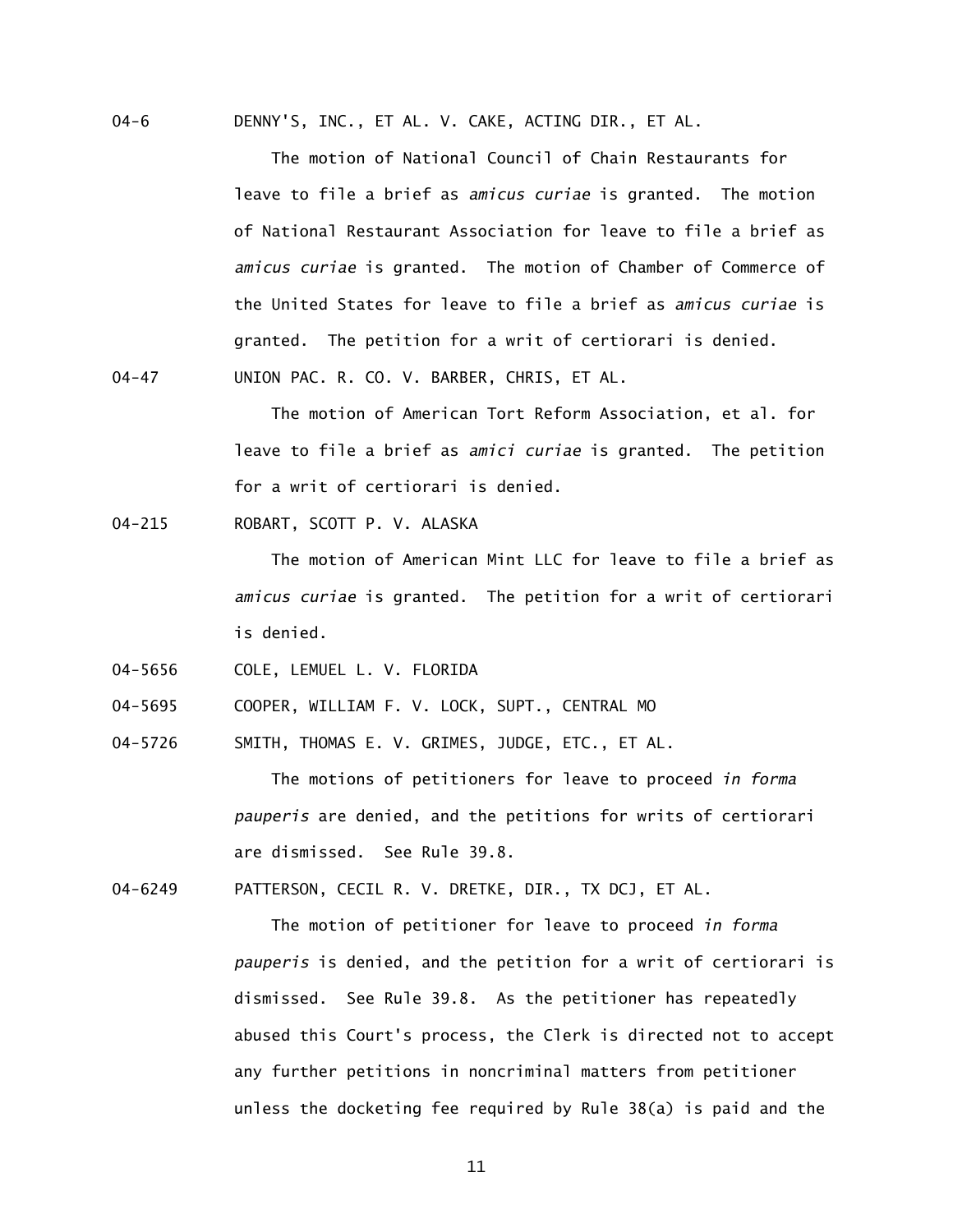petition is submitted in compliance with Rule 33.1. See *Martin*  v. *District of Columbia Court of Appeals*, 506 U.S. 1 (1992) (*per curiam*). Justice Stevens dissents. See *id.,* at 4, and cases cited therein.

04-6286 KING, JAAMAR J., ET AL. V. UNITED STATES

> The petition for a writ of certiorari before judgment is denied.

# **HABEAS CORPUS DENIED**

- 04-6201 IN RE DALE BROWN
- 04-6205 IN RE CHARLES H. PARKER, JR.
- 04-6206 IN RE SIDNEY A. POTTS
- 04-6209 IN RE JOHN A. RIDDICK
- 04-6276 IN RE ANDRE J. TWITTY

The petitions for writs of habeas corpus are denied.

#### **MANDAMUS DENIED**

- 04-5616 IN RE JIMMY TWILLEY
- 04-5620 IN RE LAWRENCE WILLIAMS

The petitions for writs of mandamus are denied.

- 04-226 IN RE RICHARD ARIZPE
- 04-5577 IN RE ROY T. DeROCK
- 04-6087 IN RE OHENE BOAKYE-YIADOM

 The petitions for writs of mandamus and/or prohibition are denied.

#### **PROHIBITION DENIED**

04-5786 IN RE JOHN L. GRISSOM, JR.

The petition for a writ of prohibition is denied.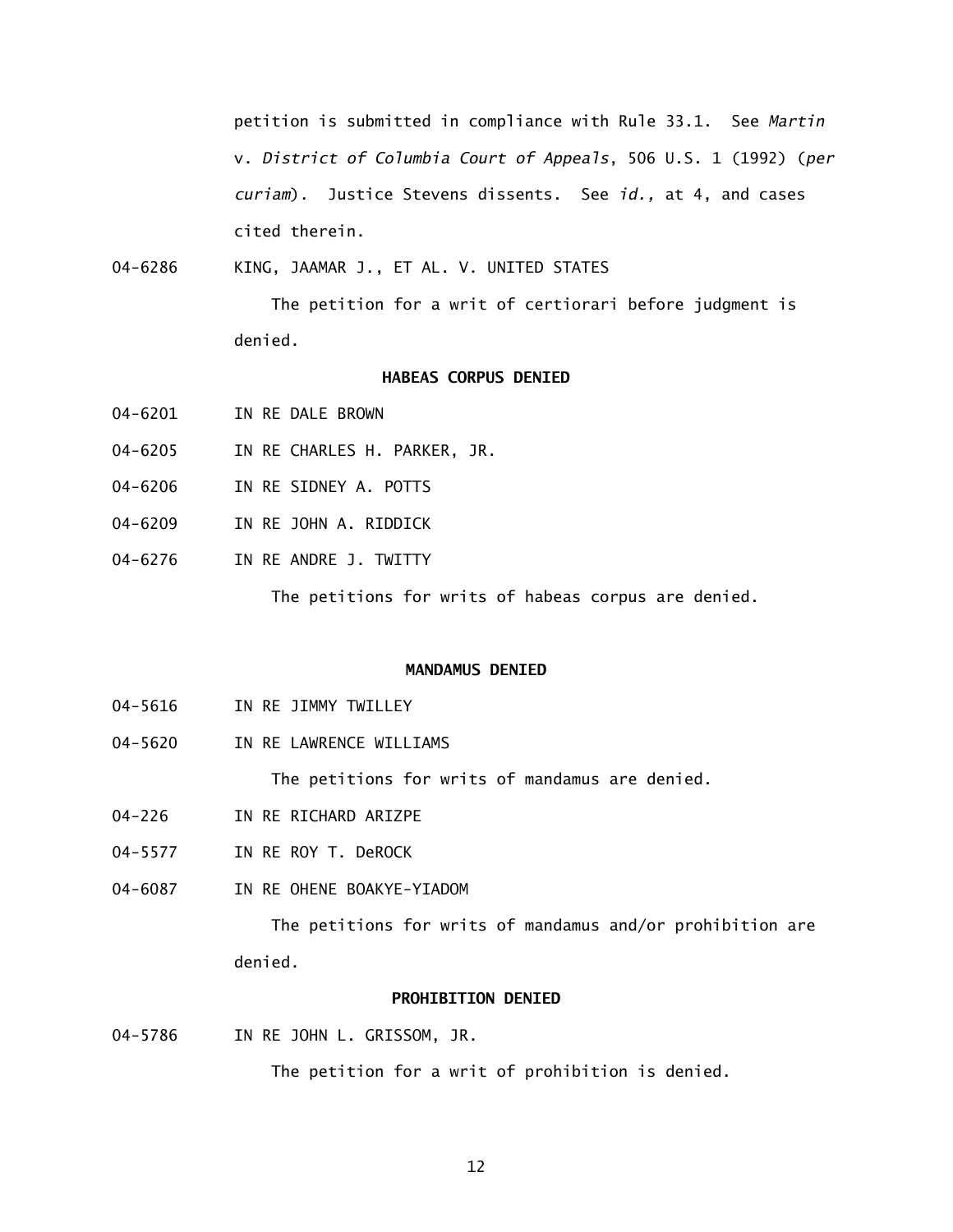#### **REHEARINGS DENIED**

- 03-1115 MALLOY, JOHN F. V. TELEPHONICS CORPORATION
- 03-1476 McGREGOR, CHARLES E. V. MINETA, SEC. OF TRANSP. The petitions for rehearing are denied.
- 03-6446 LINDEY, ROY G. V. BENJAMIN, STEPHEN, ET AL.
- 03-9309 BREEN, CHRISTOPHER T. V. UNITED STATES
- 03-9756 FLOYD, MILENA V. UNITED STATES

 The motions of petitioners for leave to file petitions for rehearing are denied.

## **ATTORNEY DISCIPLINE**

D-2378 IN THE MATTER OF DISCIPLINE OF MEL LEVINE

 Mel Levine, of Phoenix, Arizona, is suspended from the practice of law in this Court, and a rule will issue, returnable within 40 days, requiring him to show cause why he should not be disbarred from the practice of law in this Court.

D-2379 IN THE MATTER OF DISCIPLINE OF MARK JOEL NERENBERG

 Mark Joel Nerenberg, of Little Neck, New York, is suspended from the practice of law in this Court, and a rule will issue, returnable within 40 days, requiring him to show cause why he should not be disbarred from the practice of law in this Court. D-2380 IN THE MATTER OF DISCIPLINE OF DAVID ROBERT JAMPOL

 David Robert Jampol, of Hauppauge, New York, is suspended from the practice of law in this Court and a rule will issue, returnable within 40 days, requiring him to show cause why he should not be disbarred from the practice of law in this Court. D-2381 IN THE MATTER OF DISCIPLINE OF JERARD STEVEN HANKIN

Jerard Steven Hankin, of Poughkeepsie, New York, is